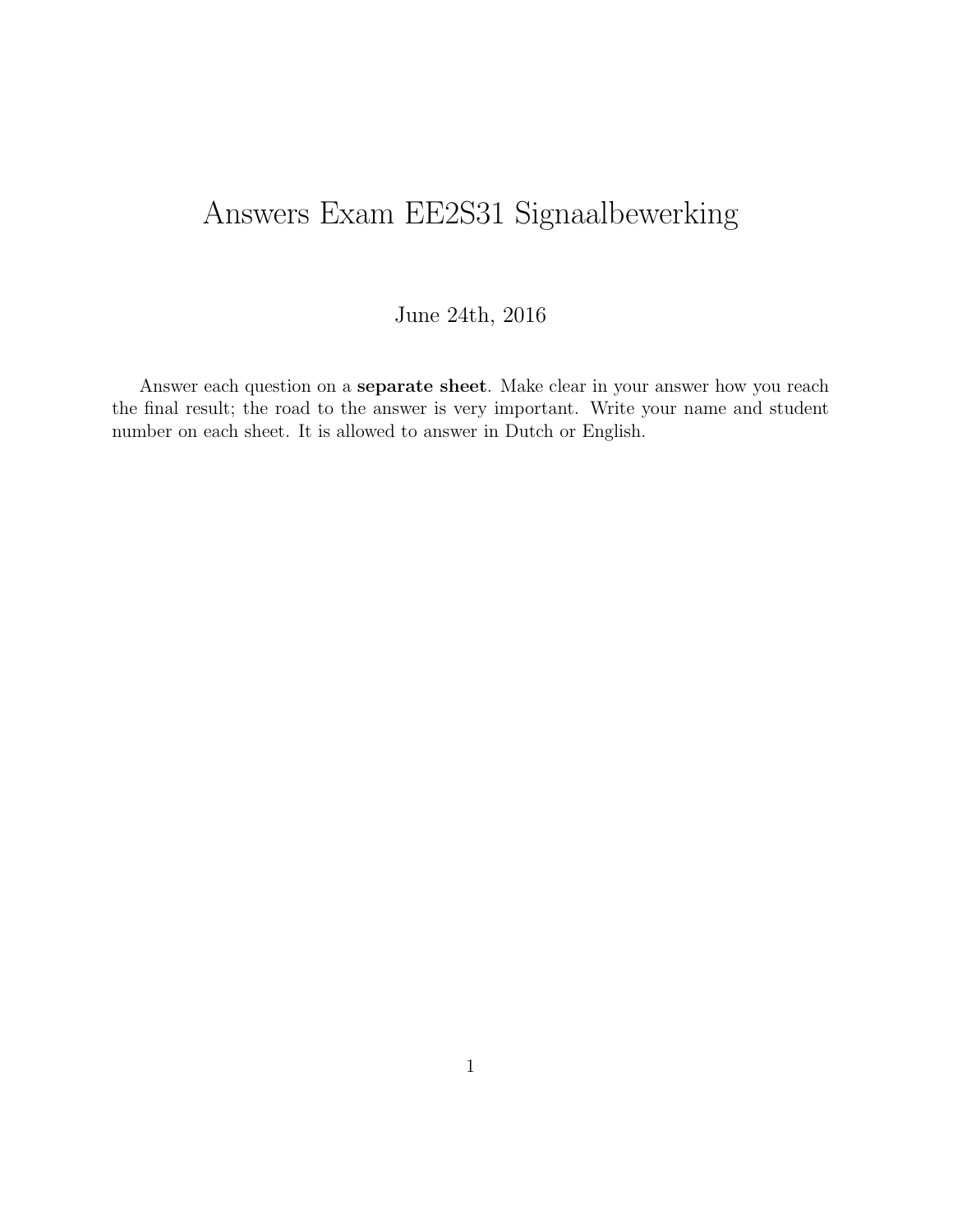## Question 1 (8 points)

 $\bar{\mathcal{G}}$ 

(2 p) (a) 
$$
\Phi_X(s) = E[e^{sX}] = \lambda \int_0^\infty e^{x(s-\lambda)} dx = \frac{\lambda}{\lambda-s}
$$

$$
\begin{aligned} \text{(2 p) (b) } E[X] &= \frac{d\Phi_X(s)}{ds} \big|_{s=0} = \frac{\lambda}{(\lambda - s)^2} \big|_{s=0} = \frac{1}{\lambda} \text{ and} \\ E[X^2] &= \frac{d^2\Phi_X(s)}{ds^2} \big|_{s=0} = \frac{d\frac{\lambda}{(\lambda - s)^2}}{ds} \big|_{s=0} = \frac{2\lambda}{(\lambda - s)^3} \big|_{s=0} = \frac{2}{\lambda^2} \end{aligned}
$$

 $(1 \text{ p})$  (c) For the sum of two independent RVs it holds that the MGF is the product of the two MGFs, that is,  $\Phi_Y(s) = \left(\frac{\lambda}{\lambda-s}\right)^2$ . The pdf is then given by

$$
f_Y(y) = \begin{cases} \lambda^2 y e^{-\lambda y} & \text{for } y \ge 0\\ 0 & \text{otherwise.} \end{cases}
$$

The joint pdf  $f_{X,Y}(x, y)$  between processes X and Y is given by

$$
f_{X,Y}(x, y) = \lambda^2 e^{-\lambda y}
$$
 for  $0 \le x \le y \le \infty$ .

(3 p) (d) The conditional pdf  $f_{X|Y}(x|y) = f_{X,Y}(x,y)/f_Y(x) = \frac{1}{y}$  for  $0 \le x \le y \le \infty$ .  $E[X|y]$  is then given by

$$
E[X|y] = \int_0^y \frac{x}{y} dx = \frac{1}{2}y.
$$

 $\overline{3}$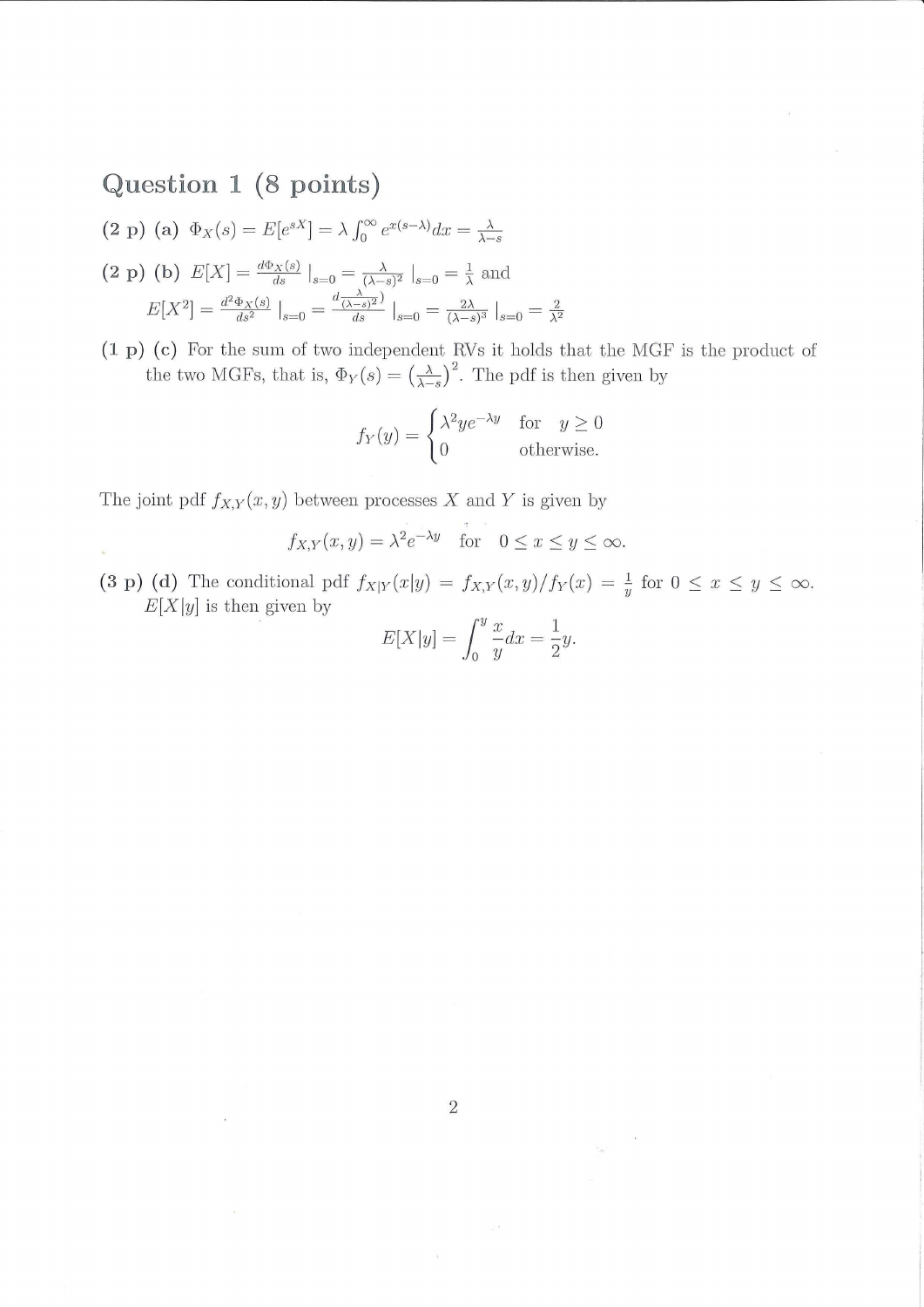### Question 2 (7 points)

- (2 p) (a) Decorrelated implies  $R_Y[k] = \sigma_X^2 \delta[k]$ . Thus,  $|H(f)| = \sqrt{S_Y(f)/S_X(f)} = \sqrt{\frac{1}{3+e^{-j2\pi f}+e^{j2\pi f}}}$ .
- $(2 \text{ p}) (b) R_{XY}[k] = \sigma_X^2 \delta[k] + 3\sigma_X^2 \delta[k-1] + \sigma_X^2 \delta[k-2]$  (just a delay), and  $R_Y[k] = R_X[k]$ as a delay does not change the autocorrelation function. Hence  $|H(f)|^2 = 1$ .
- (1 p) (c)  $R_{XY}[k] = R_X[k] * h[k] = \sigma_X^2 a^n u[n].$
- (2 p) (d)  $R_Y[k]=R_{XY}[k]\star h[-k]$

$$
R_Y[k] = \sigma_X^2 \sum_m a^m u[m] a^{-(k-m)} u[-(k-m)] = \sigma_X^2 a^{-k} \sum_m a^{2m} u[m] u[m-k].
$$

for  $k \geq 0$  we get

$$
R_Y[k] = \sigma_X^2 a^{-k} \sum_{m=k}^{\infty} a^{2m} = \frac{\sigma_X^2 a^k}{1 - a^2}
$$

and for  $k < 0$  we get

$$
R_Y[k] = \sigma_X^2 a^{-k} \sum_{m=0}^{\infty} a^{2m} = \frac{\sigma_X^2 a^{-k}}{1 - a^2}.
$$

Altogether we get

$$
R_Y[k] = \frac{\sigma_X^2 a^{|k|}}{1 - a^2}
$$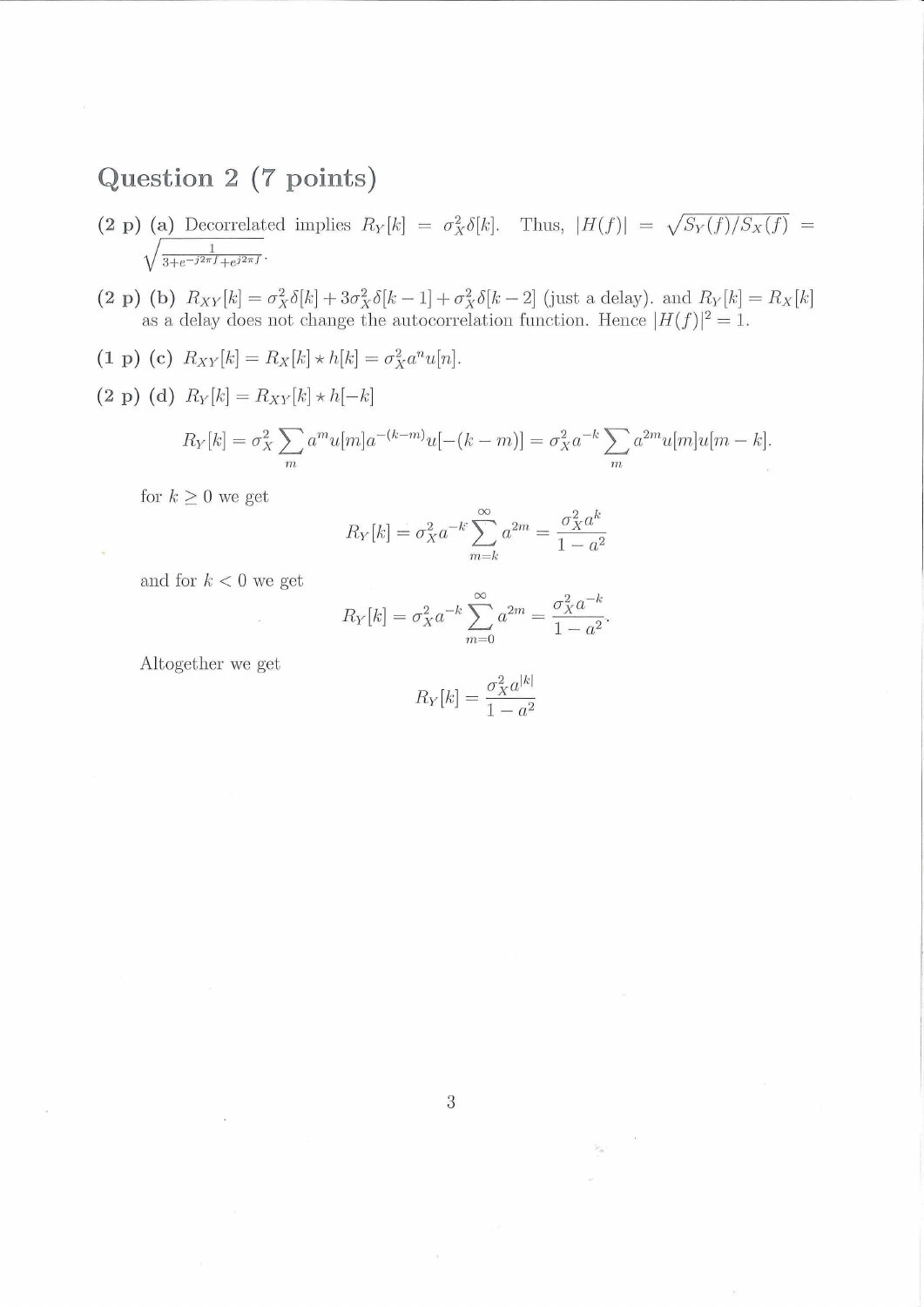#### Question 3 (9 points)

- (1 p) (a) The variance of the difference signal  $X(z) R(z)$  is in general smaller than the variance of  $X(z)$  itself, and therefore requires less bits to obtain a certain SNR.
- $(1\,\mathrm{p})$  (b) If we oversample by a factor 2 and quantise the oversampled data, the quantisation error (white) will be spread out over the complete spectrum, of which only half of it contains signal information. AVe can, therefore, filter out half of the spectrum without distorting the signal but halving the variance of the noise signal. This results in a 3 dB gain in SNR.
- $(2 p)$  (c) The total transfer function of the DM can be expressed as

$$
R(z) = H_{\text{acc}}(z)C(z) = H_{\text{acc}}(z) \left( \frac{z^{-1}}{1 + z^{-1}H_{\text{acc}}(z)} X(z) + \frac{1}{1 + z^{-1}H_{\text{acc}}(z)} N(z) \right),
$$

so that

$$
H_X(z) = z^{-1}
$$
 and  $H_N(z) = 1$ .

(1 p) (d)  $|H_X(\omega)| = |H_N(\omega)| = 1$  for all  $\omega \in [0, 2\pi)$ .





$$
C(z) = \frac{z^{-1}H_{\text{acc}}(z)}{1 + z^{-1}H_{\text{acc}}(z)}X(z) + \frac{1}{1 + z^{-1}H_{\text{acc}}(z)}N(z),
$$

so that

$$
H_X(z) = z^{-1}
$$
 and  $H_N(z) = 1 - z^{-1}$ .

(1 p) (f)  $|H_X(\omega)| = 1$  and  $|H_N(\omega)| = 2|\sin(\omega/2)|$  for all  $\omega \in [0, 2\pi)$ .

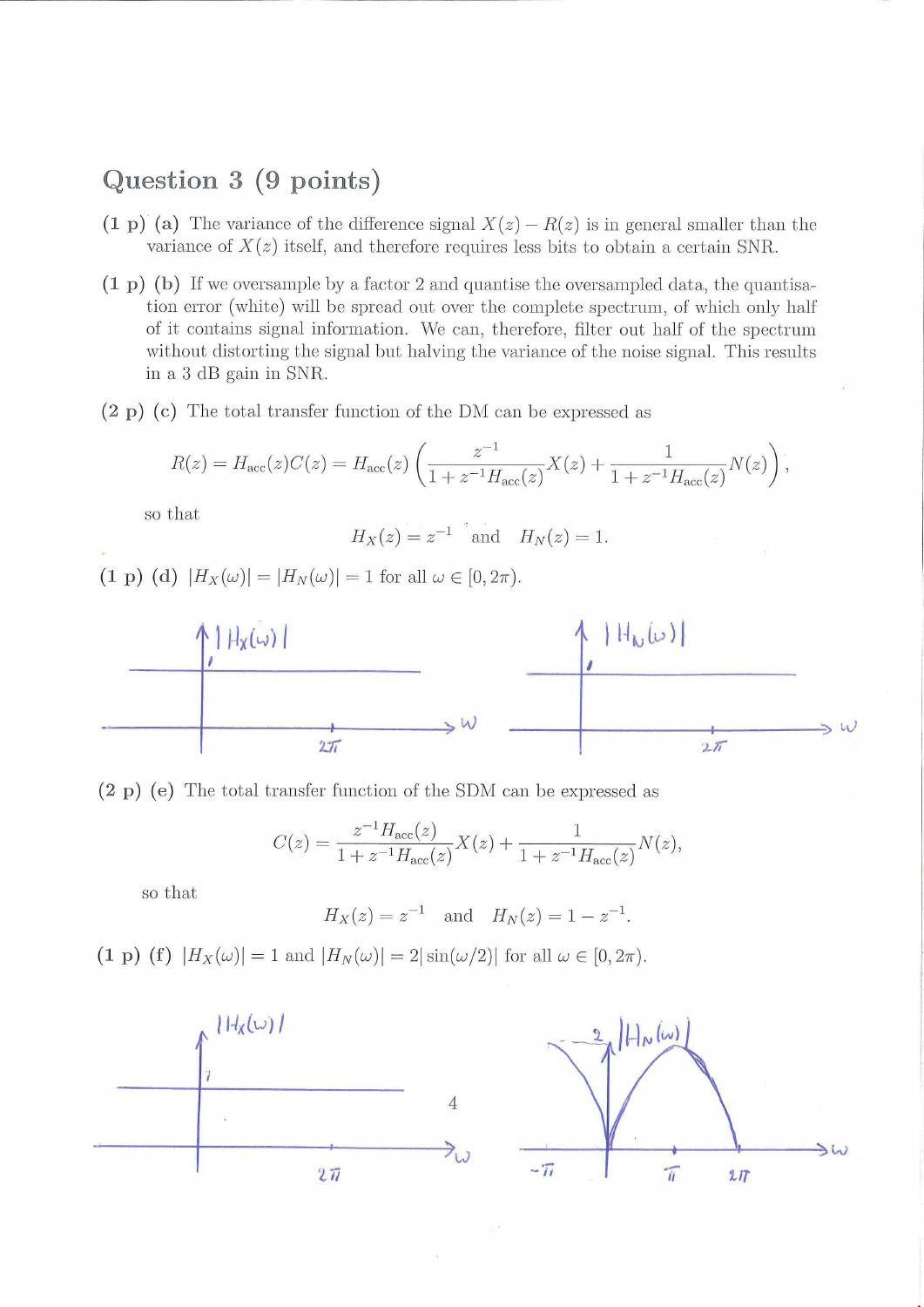### Question 4 (7 points)

- (1 p) (a) The expander block inserts  $L-1$  zeros in between every sample of  $x(n)$ , thereby increasing the sampling rate by a factor *L*. The filter  $H(z)$  band limits the signal to a bandwidth of  $\pi/M$  so that no aliasing will occur after decimation by a factor M done in the last block (keeps 1 out of *M* samples, thereby decreasing the sampling rate).
- (1 p) (b)  $L = 2, M = 3$ , since  $48L/M = 32$ .



- (1 p) (d) The filter should be an ideal (brick-wall) filter with cut-off frequency  $\pi/M = \pi/3$ which corresponds to an unnormalised cut-off frequency of 16 kHz.
- (2 P) (e)

$$
y(\omega) = \frac{1}{3} \sum_{k=0}^{M-1} W((\omega - 2\pi k)/M) = \frac{1}{3} \sum_{k=0}^{M-1} X((\omega L - 2\pi k)/M) H((\omega - 2\pi k)/M)
$$



 $\overline{6}$